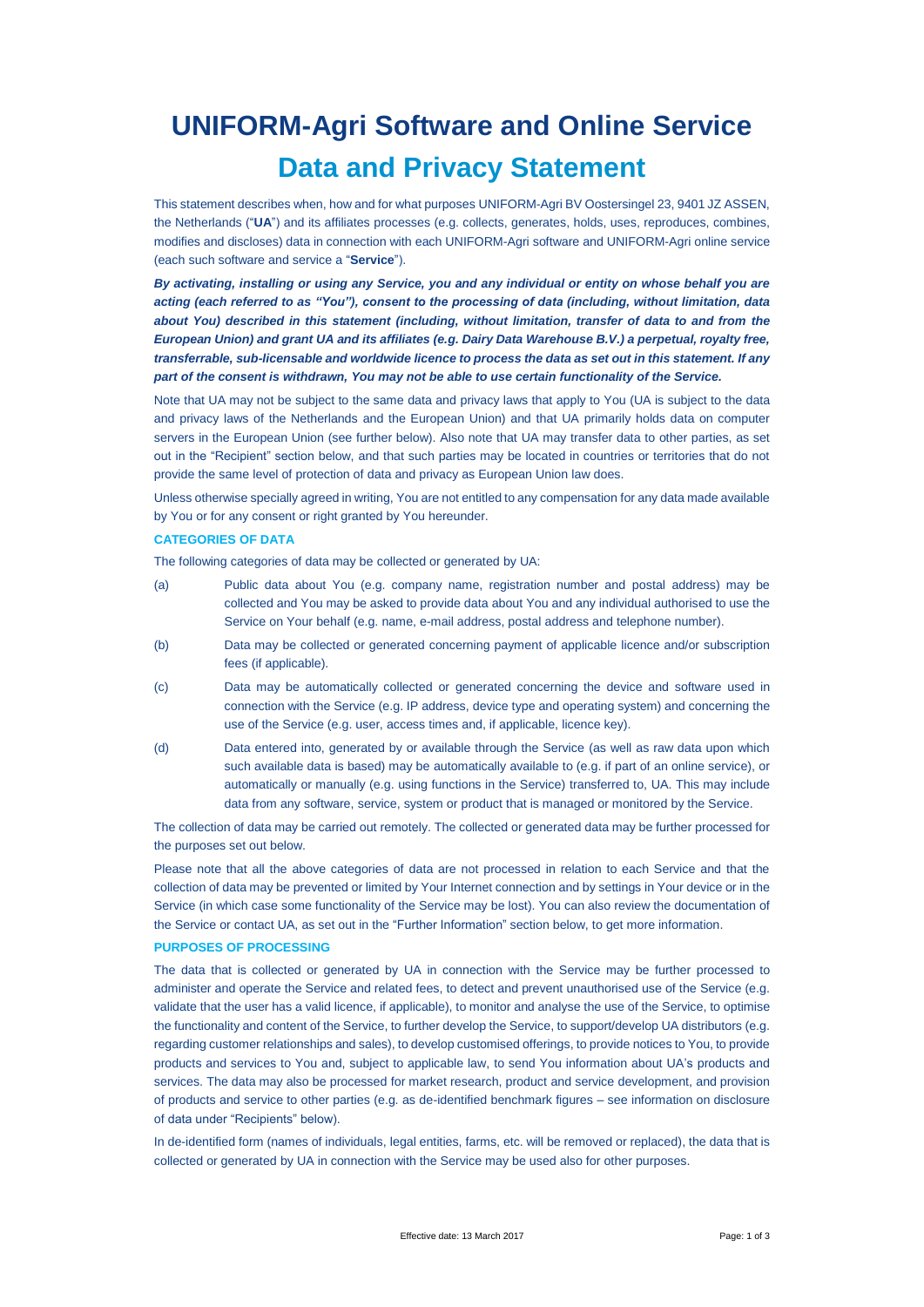#### **RECIPIENTS**

The data that is collected or generated by UA in connection with the Service may for the purposes set out above be disclosed to and processed by UA's affiliates authorised distributors, subject to the restrictions below concerning Personal Data (as defined below).

UA may, for the purposes set out above, use service providers to process data on UA's behalf (e.g. for data storage), in which case appropriate safeguards will be implemented to keep the data protected.

In de-identified form (names of individuals, legal entities, farms, etc. will be removed or replaced), the data that is collected or generated by UA in connection with the Service may be shared also with other recipients.

#### **SECURITY**

UA (or, as applicable, its service providers) has implemented physical, technical and organisational measures to ensure a level of security appropriate to the risks represented by the processing and the nature of the data that is collected or generated by UA in connection with the Service. Such measures are implemented to: (a) ensure that the data can be accessed only by authorised personnel; (b) ensure that no personnel is authorised to access the data other than those requiring access to such data; (c) ensure that all such authorised personnel are subject to appropriate obligations to keep the data confidential; and (d) protect the data against unauthorised disclosure and access and accidental or unlawful destruction, loss and alteration.

#### **PERSONAL DATA**

It is normally not required to disclose any data about any identified or identifiable individual ("**Personal Data**") in connection with the Service except that basic data about the individuals authorised to use the Service on Your behalf may be needed for the administration or operation of the Service and related fees (failure to disclose such data may prevent use of the Service). To the extent any of the data referred to above in this statement is Personal Data, UA will process the Personal Data only as compatible with the purposes set out above and will keep the Personal Data in a form which permits identification only for as long as necessary for such purposes. The legal basis for processing of the Personal Data is primarily the consent given by the relevant individual. Where the relevant individual has not given consent, or the consent has been withdrawn, the legal basis is that the processing is necessary for legitimate interests (the purposes specified above) which, based on a balance of interests, has been deemed not to be overridden by the individual's interests or fundamental rights and freedoms. Certain processing of Personal Data may also be necessary for compliance with legal obligations.

The Personal Data will not without consent from the relevant individual be disclosed by UA except to UA's affiliates and to You and/or Your UA distributor(s) and to the extent needed for the administration or operation of the Service and related fees or as required under applicable law; also note that service providers may process data on UA's behalf as set out in the "Recipient" section above. Unless otherwise specified in the documentation of the Service, UA primarily holds Personal Data in the European Union, but Personal Data may, for the purposes and with the limitations set out above, be transferred to any location where You access the Service, where any UA affiliate and/or Your distributor is located, and where UA's service providers maintain their operations. Where – in any other case than when requested or approved by You, when necessary for conclusion, performance or support of a contract that is made in Your interest or when necessary for establishment, exercise or defence of legal claims – data will be transferred by UA from the European Union, UA will apply appropriate safeguards to keep the data protected (e.g. "standard contractual clauses" adopted by the EU Commission). The individual to whom the Personal Data relates may contact UA to get information about which service providers that are engaged to process the Personal Data, which countries and territories that Personal Data is transferred to and which safeguards that have been implemented.

Subject to restrictions under applicable law, the individual to whom the Personal Data relates has the right to request information about UA's processing of such Personal Data, to access such Personal Data (in a structured, commonly used and machine-readable format, with the right to forward such data) and to request UA to correct, complete, update, lock or delete any such Personal Data that is inaccurate, incomplete, confusing, outdated or unlawful. Such individual also has the right to object, on legitimate grounds, to processing of data relating to him or her (in particular if entitled to do so under applicable data protection legislation) and to withdraw, with prospective effect only, any consent given by him or her regarding processing of such data. If the individual considers that the processing of Personal Data relating to him or her infringes applicable law, the individual may also lodge a complaint with the relevant supervisory authority.

### **FURTHER INFORMATION**

Requests for further information concerning the processing of data in connection with the Service can be made by sending a signed and dated written request to UA at the address stated above.